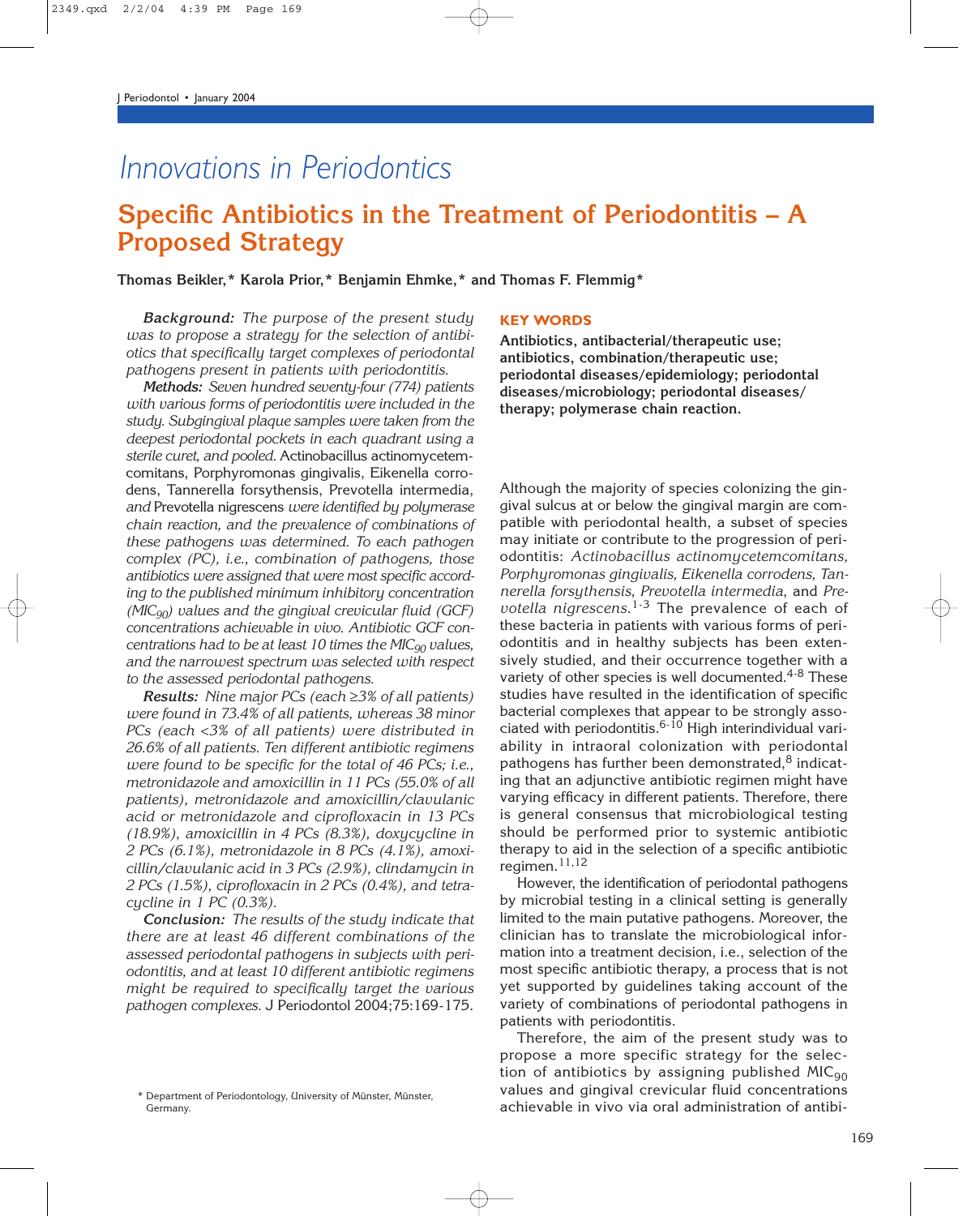otics to the treatment of various periodontal infections.

### **MATERIALS AND METHODS**

## *Study Population*

Seven hundred seventy-four (774) patients with different forms of periodontitis were enrolled in the study. The patients were previously untreated or had not received any periodontal therapy in the year preceding enrollment into the study. Patients were recruited from the Department of Periodontology, University of Münster, Germany. Disease severity and extent were determined according to the current classification of periodontitis.13

## *Sample Collection*

In generalized forms of periodontitis, subgingival plaque samples were obtained with a sterile curet from the four deepest periodontal pockets, each representing the most severely affected site per quadrant. This sampling procedure was chosen according to the recommendation of the American Academy of Periodontology. $11$  In localized forms, the plaque samples were drawn with sterile curets from all affected sites. The plaque samples were pooled, placed in 200 µl of sterile distilled water, and then placed in an ultrasonic cleaning bath<sup> $\dagger$ </sup> for 5 minutes at 37 $\degree$ C to disperse the plaque. In addition, the samples were vortexed and centrifuged at  $12,000 \times g$  for 1 minute to pellet the bacterial cells, and then kept at −70°C for further study. Total DNA was isolated with a blood mini kit<sup> $\dagger$ </sup> according to the manufacturer's instructions.

## *Identification of Periodontal Pathogens*

Periodontal pathogen-specific primers amplifying a part of the *lktA* gene as described by Tonjum and Haas<sup>14</sup> were used for the identification of *A. actinomycetemcomitans*. Collagenase gene *prtC* was used for the identification of *P. gingivalis*. A 548 bp fragment from the central portion of the *prtC* gene was amplified using primers coll-1 (5′-ACA ATC CAC GAC ACC ATC-3′) and coll-2 (5'-GAT TCC CTT GCC TAC ATA-3').<sup>15</sup> *T. forsythensis, E. corrodens, P. intermedia*, and *P. nigrescens* were identified with 16S rRNA specific primers designed by Slots et al.<sup>4</sup> and Ashimoto et al.<sup>3</sup>

Three microliters of the isolated DNA was added to the polymerase chain reaction (PCR) samples containing 30 pmol of each specific forward and reverse primer; 200 µM of each of the 4 dNTPs, 2.5 µl of polymerase synthesis buffer, $\dagger$  1.5 mM MgCl<sub>2</sub>, and 2.0 U of Taq-DNA polymerase were added for a final volume of 25 µl. As positive controls, isolated DNA from *A. actinomycetemcomitans* ATCC 33384, *P. gingivalis* ATCC 53977, *E. corrodens* BCMG 00232, *T. forsythensis* ATCC 43037, *P. intermedia* ATCC 25611, and *P. nigrescens* ATCC 33563 were used. Water was used as a negative control. Each sample was amplified by 35 cycles of 30 seconds at 95°C, 30 seconds at the primer-specific annealing temperature stated in the original papers3,4,14,15 (for *A. actinomycetemcomitans*, 65°C; *P. gingivalis*, 53°C; *P. intermedia* and *P. nigrescens*, 55°C; *E. corrodens* and *T. forsythensis*, 60°C), and 60 seconds at 72°C. Eighteen microliters of the PCR product was subjected to agarose gel electrophoresis on 1.8% agarose gels. The gels were stained with ethidium bromide  $(1 \mu q/ml)$  and assessed under ultraviolet light. Precautions as described by Kwok and Higuchi $16$  were taken to prevent contamination.

## *Determination of Antibiotic Efficacy*

A review of the published studies concerning the  $MIC<sub>90</sub>$  and GCF concentrations of the corresponding antibiotics was conducted. The following databases were searched: MEDLINE and Cochrane library. The search key words for determination of the gingival crevicular fluid concentrations in English were "antibiotic" to be analyzed, "gingival crevicular fluid," and "GCF," and for the  $MIC<sub>90</sub>$  "minimal inhibitory concentration," "MIC," and "pathogen" to be analyzed. Additionally, references from the literature lists of the articles reviewed were included. All antibiotics for which the gingival crevicular fluid concentrations by oral application as well as the  $MIC<sub>90</sub>$  of the tested periodontal pathogens were available were included in the study (GCF: references  $17-21$ ; MIC<sub>90</sub>: references 1, 17, 22-29). From all articles selected, the GCF concentrations and  $MIC<sub>90</sub>$  values were extracted and compared. To account for the variability and to ensure the greatest margin of safety for antimicrobial efficacy, the lowest GCF concentration and the highest  $MIC_{90}$  values for the assessed antibiotics and periodontal pathogens, respectively, were used. To minimize the effect on the overall microbiota, antibiotics with the narrowest spectrum covering the assessed pathogens were selected. The antibiotics were further classified with regard to their GCF concentrations reached by oral application that were at least 10-fold above the in vitro  $MIC_{90}$  values of the tested periodontal pathogens.

### **RESULTS**

## *Demographics and Periodontal Condition*

Seven hundred seventy-four (774) patients were enrolled in the study. Their demographics and periodontal conditions are summarized in Table 1. The majority of patients (588 subjects, 75.9%) were diagnosed with generalized moderate to severe chronic periodontitis (412 patients), or aggressive periodontitis (176 patients). One hundred thirty-nine (139) patients were diagnosed with moderate to severe

<sup>†</sup> Bransonic 1510E, Branson, Dietzenbach, Germany.

<sup>‡</sup> gDNA, Eppendorf, Hamburg, Germany.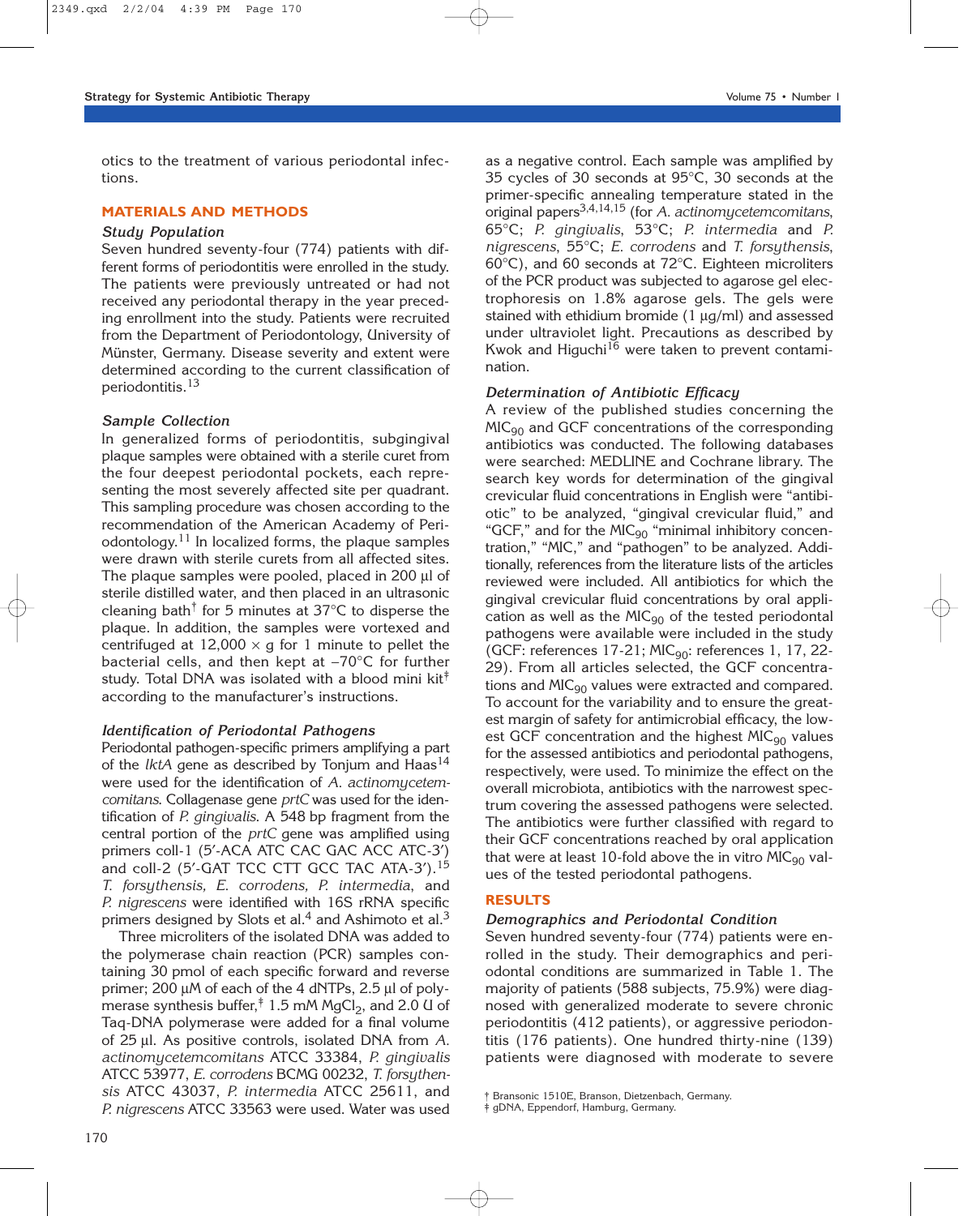## **Table 1.**

## **Demographics and Periodontal Conditions of Study Subjects**

| <b>Study Population</b>                                          |                           |                                           |
|------------------------------------------------------------------|---------------------------|-------------------------------------------|
| N                                                                |                           | 774                                       |
| <b>Females</b>                                                   |                           | 270                                       |
| Mean age $\pm$ SD                                                |                           | $49.2 \pm 12.2$                           |
| Periodontal Conditions                                           |                           |                                           |
| Chronic periodontitis<br>Mild<br>Moderate<br>Severe              | Localized<br>37<br>65     | Generalized<br>10<br>137<br>275           |
| Aggressive periodontitis<br>Mild<br>Moderate<br>Severe           | Localized<br>9<br>9<br>28 | Generalized<br>$\overline{4}$<br>25<br> 5 |
| Periodontal abscess                                              | $\overline{3}$            |                                           |
| Periodontal disease as<br>a manifestation of<br>systemic disease | $\overline{4}$            |                                           |
| Others                                                           | 16                        |                                           |

forms of localized chronic (102 patients) or aggressive (37 patients) periodontitis. Only 24 patients were diagnosed with mild chronic or aggressive periodontitis, and 23 patients with other forms of periodontitis.

## *Prevalence of Pathogen Complexes in Study Population*

Forty-seven different pathogen complexes (PCs) were identified in the 774 patients (Fig. 1). Nine major PCs occurring in ≥3% of the study population were identified. These comprised *P. intermedia, P. nigrescens, P. gingivalis, E. corrodens*, and *T. forsythensis* (20.8% of all patients); *P. nigrescens, P. gingivalis, E. corrodens*, and *T. forsythensis* (12.5%); *P. nigrescens, E. corrodens*, and *T. forsythensis* (8.8%); *A. actinomycetemcomitans, P. intermedia, P. nigrescens, P. gingivalis, E. corrodens*, and *T. forsythensis* (8.1%); *P. intermedia, P. gingivalis, E. corrodens*, and *T. forsythensis* (6.5%); *P. gingivalis, E. corrodens*, and *T. forsythensis* (5.0%); *E. corrodens* and *T. forsythensis* (4.5%); *A. actinomycetemcomitans, P. nigrescens, P. gingivalis, E. corrodens*, and *T. forsythensis* (3.8%); and *P. intermedia, P. nigrescens, E. corrodens*, and *T. forsythensis* (3.4%). Thirty-eight minor PCs (each <3% of all patients) were distributed among 26.6% of all patients. In only 2.5% of the study population could none of the subgingival pathogens tested be identified.



*Prevalence (%) of bacterial complexes (*≥*3%) in the study population.*

## *MIC90 Values in Correlation to Gingival Crevicular Concentrations*

Table 2 lists those antibiotics whose systemic administration exhibits a gingival crevicular concentration that is at least 10 times the in vitro  $MIC<sub>90</sub>$  of the periodontal pathogens tested. Application of the described analytical model revealed that 55.0% of the patients would have been specifically treated with a combination of metronidazole and amoxicillin as an adjunctive antibiotic regimen, and 18.9% with a combination of metronidazole and amoxicillin/clavulanic acid or metronidazole and ciprofloxacin, respectively. The administration of tetracycline would have been specific in 0.3% of patients, ciprofloxacin in 0.4%, clindamycin in 1.5%, amoxicillin/clavulanic acid in 2.9%, metronidazole in 4.1%, doxycycline in 6.1%, and amoxicillin in 8.3%, respectively.

## **DISCUSSION**

Specific associations among bacteria in dental biofilms and the presence of specific microbial groups within dental plaque have been demonstrated.<sup>5,8</sup> Furthermore, there is a stronger association of certain bacterial complexes with periodontitis.<sup>5,8</sup> These studies have contributed significantly to our understanding of the infectious etiology of periodontitis, i.e., the assembling of different bacteria, the interrelationship between putative pathogens and non-pathogenic bystanders, and their association with different forms of periodontitis.<sup>5,6,8-10,30</sup> Two findings common to these studies are that the subgingival ecosystem represents a vast heterogeneity of subgingival colonization patterns, and the main periodontal pathogens can be detected frequently in the different bacterial complexes, a finding that is corroborated in the present study, where 46 different complexes of the assessed pathogens were detected in the 774 patients analyzed.

It has been demonstrated repeatedly that adjunctive antibiotic therapy may enhance the effect of subgingival debridement in severe forms of periodontitis (for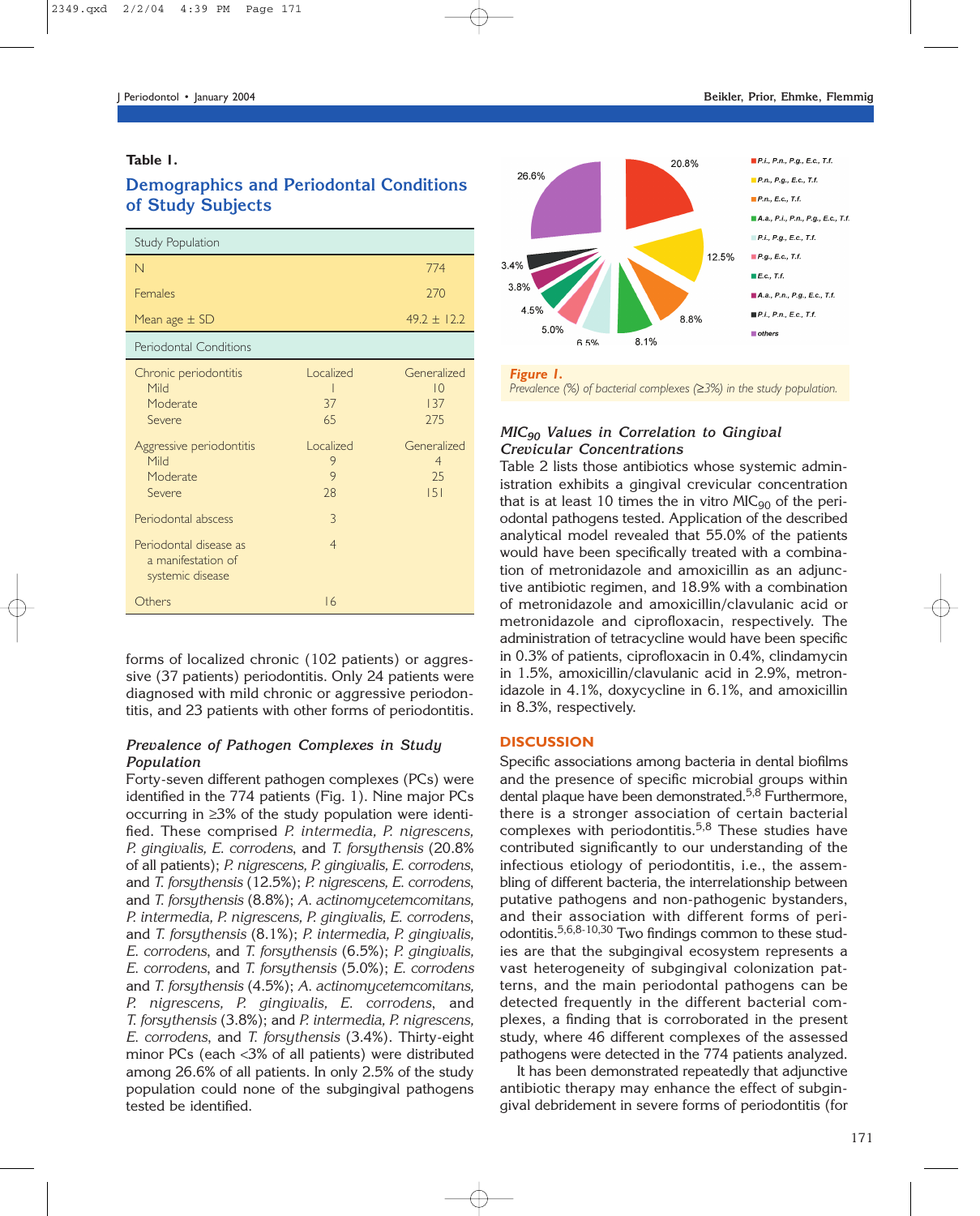## **Table 2.**

## **Depiction of Most Specific Antibiotics in the 47 Bacterial Complexes Found**

|                                                                                                                                                       | A.a.                               | $\mathcal{T}.f.$                                                                    | E.c.                                                               | P.g.                                                                                                | $\mathit{Pi}.$                                                                       | P.n.                                                                                                           | Specific Tx (%)                                             |
|-------------------------------------------------------------------------------------------------------------------------------------------------------|------------------------------------|-------------------------------------------------------------------------------------|--------------------------------------------------------------------|-----------------------------------------------------------------------------------------------------|--------------------------------------------------------------------------------------|----------------------------------------------------------------------------------------------------------------|-------------------------------------------------------------|
| Tetracycline<br>A.a., P.g., T.f.                                                                                                                      | $\mathsf{L}$<br>$\ddot{}$          | $\mathsf I$<br>$\ddot{}$                                                            |                                                                    | $\mathsf I$<br>$\qquad \qquad +$                                                                    |                                                                                      | Total                                                                                                          | 0.3<br>0.3                                                  |
| Ciprofloxacin<br>A.a., E.c.<br>A.a.                                                                                                                   | $\vert$<br>$\ddag$<br>$\bar{+}$    |                                                                                     | $\boldsymbol{\parallel}$<br>$\qquad \qquad +$                      |                                                                                                     |                                                                                      | Total                                                                                                          | 0.3<br>0.1<br>0.4                                           |
| Clindamycin<br>P.n., T.f.<br>T.f.                                                                                                                     |                                    | $\overline{2}$<br>$\qquad \qquad +$<br>$\ddot{}$                                    |                                                                    |                                                                                                     |                                                                                      | $\overline{\phantom{a}}$<br>$\ddot{}$<br>Total                                                                 | 0.9<br>0.6<br>1.5                                           |
| Amoxicillin/clavulanic acid<br>A.a., P.g., E.c., T.f.<br>A.a., E.c., T.f.<br>A.a., P.g., E.c.                                                         | $\vert$<br>$+$<br>$\bar{+}$<br>$+$ | $\vert$<br>$\boldsymbol{+}$<br>$\dot{+}$                                            | $\vert$<br>$\qquad \qquad +$<br>$\qquad \qquad +$<br>$\bar{+}$     | $\mathfrak{Z}$<br>$^{+}$<br>$\boldsymbol{+}$                                                        |                                                                                      | Total                                                                                                          | 2.2<br>0.4<br>0.3<br>2.9                                    |
| Metronidazole<br>P.i., P.n., P.g., T.f.<br>P.n., P.g., T.f.<br>P.n., P.g.<br>P.n.<br>P.i., T.f.<br>P.i., P.g., T.f.<br>P.i., P.n.<br>P.i., P.n., T.f. |                                    | $\sqrt{2}$<br>$\ddot{}$<br>$+$<br>$\boldsymbol{+}$<br>$\bar{+}$<br>$\boldsymbol{+}$ |                                                                    | $\overline{\phantom{a}}$<br>$\qquad \qquad +$<br>$\qquad \qquad +$<br>$\ddot{}$<br>$\boldsymbol{+}$ | $\overline{1}$<br>$\pm$<br>$\boldsymbol{+}$<br>$\ddot{}$<br>$+$<br>$\qquad \qquad +$ | $\overline{2}$<br>$\ddot{}$<br>$\boldsymbol{+}$<br>$\ddot{}$<br>$\boldsymbol{+}$<br>$^+$<br>$\ddot{}$<br>Total | 1.7<br>1.6<br>0.3<br>0.1<br>0.1<br>0.1<br>0.1<br>0.1<br>4.1 |
| Doxycycline<br>E.c., T.f.<br>E.c.                                                                                                                     |                                    | $\vert$<br>$\ddot{}$                                                                | $\boldsymbol{\parallel}$<br>$\qquad \qquad +$<br>$\qquad \qquad +$ |                                                                                                     |                                                                                      | Total                                                                                                          | 4.4<br>1.7<br>6.1                                           |
| Amoxicillin<br>P.g., E.c., T.f.<br>P.g., T.f.<br>P.g.<br>P.g., E.c., T.f.                                                                             |                                    | T<br>$\ddot{}$<br>$\bar{+}$                                                         | $\mathbf{I}$<br>$\bar{+}$<br>$\boldsymbol{+}$                      | $\overline{2}$<br>$\qquad \qquad +$<br>$\qquad \qquad +$<br>$\qquad \qquad +$<br>$^{+}$             |                                                                                      | Total                                                                                                          | 5.0<br>1.8<br>1.2<br>0.3<br>8.3                             |

review, see reference 31). However, some clinical trials found no improvement in clinical results following adjunctive antibiotic treatment,  $32-39$  or even negative effects on disease progression.<sup>40</sup> In most of these randomized clinical studies, the clinical efficacy of one single adjunctive antibiotic regimen was tested versus a debridement alone control group. Since both

the present and other studies have shown that periodontitis is a polymicrobial infection with highly heterogeneous colonization patterns, it may be assumed that the antibiotics selected in those studies failed in some cases to address the individual composition of the subgingival biofilm, resulting in an individually inadequate clinical therapy outcome.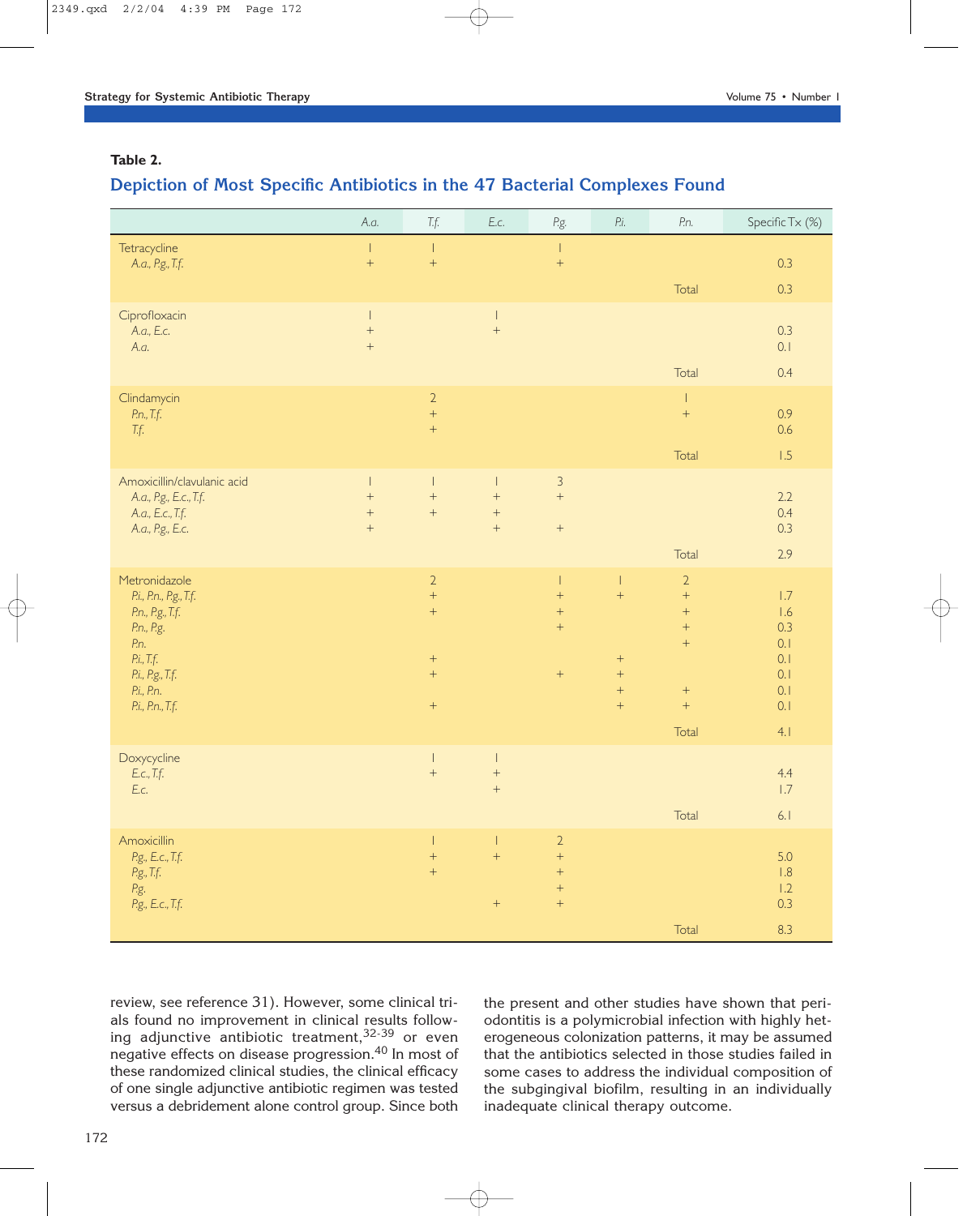## **Table 2. (continued)**

## **Depiction of Most Specific Antibiotics in the 47 Bacterial Complexes Found**

|                                    | A.a.             | T.f.             | E.c.            | P.g.                     | P.i.                     | P.n.             | Specific Tx (%) |
|------------------------------------|------------------|------------------|-----------------|--------------------------|--------------------------|------------------|-----------------|
| Metronidazole & clprofloxacin      |                  | $\overline{2}$   |                 | $\overline{\phantom{a}}$ | $\overline{\phantom{a}}$ | $\overline{2}$   |                 |
| or                                 |                  |                  |                 |                          |                          |                  |                 |
| Metronidazole & amoxicillin/       |                  | $\overline{2}$   |                 | $\overline{3}$           |                          | $\overline{2}$   |                 |
| clavulanic acid (GCF)              |                  |                  |                 |                          |                          |                  |                 |
| A.a., P.i., P.n., P.g., E.c., T.f. | $+$              | $\boldsymbol{+}$ | $^{+}$          | $\boldsymbol{+}$         | $\! + \!\!\!\!$          | $+$              | 8.1             |
| A.a., P.n., P.g., E.c., T.f.       | $+$              | $+$              | $+$             | $+$                      |                          | $+$              | 3.7             |
| A.a., P.i., P.g., E.c., T.f.       | $+$              | $+$              | $+$             | $+$                      | $\! + \!\!\!\!$          |                  | 2.8             |
| A.a., P.n., E.c., T.f.             | $+$              | $+$              | $+$             |                          |                          | $+$              | 2.1             |
| A.a., P.i., P.n., E.c., T.f.       | $+$              | $+$              | $+$             |                          | $^{+}$                   | $+$              | 1.2             |
| A.a., P.g., P.i., P.n., E.c.       | $+$              |                  | $+$             |                          | $+$                      | $+$              | 0.3             |
| A.a., P.g., P.i., P.n., T.f.       | $+$              | $\boldsymbol{+}$ |                 | $+$                      | $+$                      | $+$              | 0.1             |
| A.a., P.i., P.g., E.c.             | $+$              |                  | $^{+}$          | $+$                      |                          |                  | 0.1             |
| A.a., P.i., P.g., T.f.             | $+$              | $+$              |                 | $+$                      | $+$                      |                  | 0.1             |
| A.a., P.n., P.g., T.f.             | $+$              | $+$              |                 | $+$                      |                          | $\boldsymbol{+}$ | 0.1             |
| A.a., P.i., E.c., T.f.             | $+$              | $+$              | $^{+}$          |                          | $\! + \!\!\!\!$          |                  | 0.1             |
| A.a., P.n., T.f.                   | $+$              | $+$              |                 |                          |                          | $+$              | 0.1             |
| A.a., P.n.                         | $\boldsymbol{+}$ |                  |                 |                          |                          | $+$              | 0.1             |
|                                    |                  |                  |                 |                          |                          | Total            | 18.9            |
| Metronidacole & amoxicillin        |                  | $\overline{2}$   |                 | $\overline{2}$           |                          | $\overline{2}$   |                 |
| P.i., P.n., P.g., E.c., T.f.       |                  | $+$              | $+$             | $+$                      | $+$                      | $+$              | 20.9            |
| P.n., P.g., E.c., T.f.             |                  | $+$              | $+$             | $+$                      |                          | $+$              | 12.4            |
| P.n., E.c., T.f.                   |                  | $+$              | $+$             |                          |                          | $+$              | 8.8             |
| P.i., P.g., E.c., T.f.             |                  | $+$              | $+$             | $\boldsymbol{+}$         | $\boldsymbol{+}$         |                  | 6.5             |
| P.i., P.n., E.c., T.f.             |                  | $+$              | $\ddot{}$       |                          | $+$                      | $+$              | 3.4             |
| P.n., E.c.                         |                  |                  | $+$             |                          |                          | $+$              | 0.9             |
| P.i., E.c., T.f.                   |                  | $+$              | $+$             |                          | $\boldsymbol{+}$         |                  | 0.8             |
| P.n., P.g., E.c.                   |                  |                  | $\ddot{}$       | $+$                      |                          | $+$              | 0.5             |
| P.i., P.n., E.c.                   |                  |                  | $\ddot{}$       |                          | $+$                      | $+$              | 0.4             |
| P.i., P.g., E.c.                   |                  |                  | $\! + \!\!\!\!$ | $\boldsymbol{+}$         | $+$                      |                  | 0.3             |
| P.i., P.n., P.g., E.c.             |                  |                  | $+$             | $+$                      | $+$                      | $+$              | 0.1             |
|                                    |                  |                  |                 |                          |                          |                  |                 |
|                                    |                  |                  |                 |                          |                          | Total            | 55.0            |
| None                               |                  |                  |                 |                          |                          |                  | 2.5             |

Specific Tx (%) = percentage of patients who would have been treated with the most specific antibiotic therapy.

1, 2, and  $3$  = antibiotic GCF concentrations are 10-, 100-, and 1,000-fold higher, respectively, than the MIC<sub>90</sub> of the tested periodontal pathogen.

 $+=$  antibiotic has a GCF concentration above the MIC<sub>90</sub> of the tested periodontal pathogen.

However, the selection of a systemic antibiotic regimen according to the MIC values assessed in vitro does not necessarily imply clinical effectiveness, since biofilm-grown microorganisms exhibit a reduced antibiotic susceptibility compared to planktonic cultures of the same organism. $41,42$  In this regard, the MICs were found to be 10-, 100-, and 1,000-fold higher in biofilm-grown bacteria than in planktonicgrown bacteria. $41$  The difference in antibiotic susceptibility between planktonic and biofilm populations of the same organism may result from differences in the diffusion of antibiotics $^{43}$  or from much more complex changes in the microbial physiology of the biofilm.42,44 Systemic antibiotic treatment in periodontal therapy is, however, an adjunct to mechanical therapy that disrupts the biofilm and thus makes the bacteria more susceptible to antibiotics by reducing the MIC values.45 Therefore, the selection of antibiotics whose GCF concentrations were found to be at least 10 times higher than the in vitro  $MIC<sub>90</sub>$  of the analyzed bacteria should have the potential to generate in vivo antibiotic efficacy. However, it needs to be noted that the antibiotic susceptibility of periodontal pathogens might vary in different populations.<sup>46</sup> The present study focused on pathogens most strongly associated with periodontitis. There are, however, numerous other microorganisms in the oral cavity that were not taken into account in this study. About 500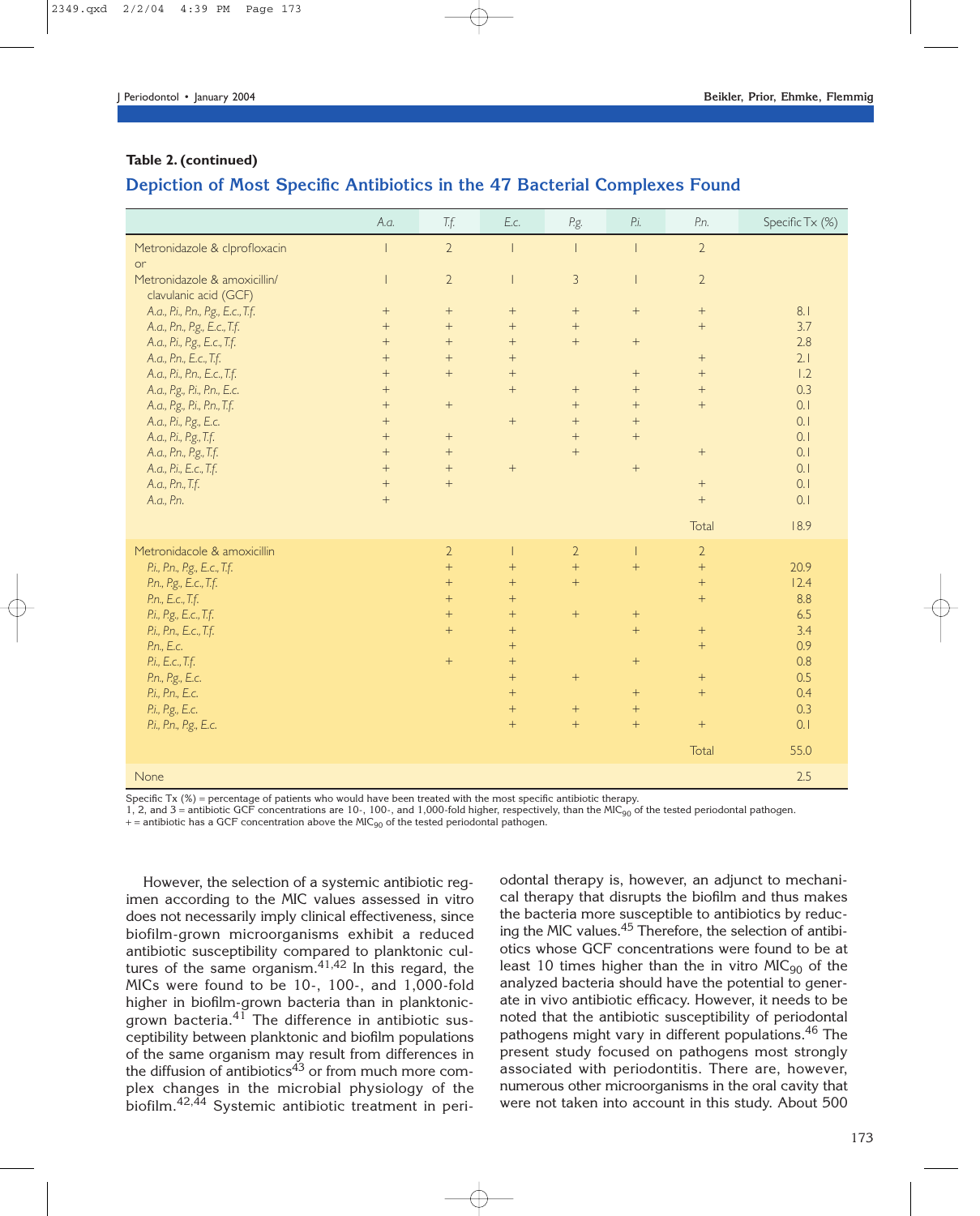bacterial species have been detected in the oral cavity so far.<sup>47</sup> In addition, yeasts<sup>48</sup> and viruses<sup>49,50</sup> have been found in subjects with periodontitis. Therefore, the information presented in our study is limited to the assessed putative periodontal pathogens.

Besides microbiological factors, pharmacokinetic and pharmacodynamic properties of an antibacterial agent can also influence antibiotic effectiveness in vivo.<sup>51-53</sup> In this regard, it has been shown that the additive synergistic effects between metronidazole and its hydroxymetabolite might increase the in vivo antibiotic effectiveness of this drug.<sup>54,55</sup> Moreover, it has been found that the GCF concentration of an antibiotic exhibits high interindividual variations,<sup>20,56</sup> resulting in individual GCF concentrations below antibiotic effects. Therefore, it needs to be stressed that the findings of the present study represent a proposed strategy for the selection of specific antibiotic regimens. The efficacy of the proposed antibiotic regimens for the various pathogen complexes needs to be determined clinically.

The results of the present study indicate that periodontal pathogens occur in a great variety of complexes in patients with periodontitis. With regard to the known MIC value required and the GCF concentrations achieved by systemic administration, different antibiotic regimens may be required to specifically target the periodontal pathogens present in individuals with periodontitis. The presented antibiotic regimens for the bacterial complexes found in patients with periodontitis represent a proposal for a specific antibiotic treatment regimen that needs to be validated in clinical trials.

### **ACKNOWLEDGMENTS**

This work was supported by the Federal German Ministry of Education and Research (Fö. 01KS9604/0) and the Interdisciplinary Center of Clinical Research, Münster (IZKF Project C18).

#### **REFERENCES**

- 1. Tran SD, Rudney JD, Sparks BS, Hodges JS. Persistent presence of *Bacteroides forsythus* as a risk factor for attachment loss in a population with low prevalence and severity of adult periodontitis. *J Periodontol* 2001;72:1-10.
- 2. Umeda M, Chen C, Bakker I, Contreras A, Morrison JL, Slots J. Risk indicators for harboring periodontal pathogens. *J Periodontol* 1998;69:1111-1118.
- 3. Ashimoto A, Chen C, Bakker I, Slots J. Polymerase chain reaction detection of 8 putative periodontal pathogens in subgingival plaque of gingivitis and advanced periodontitis lesions. *Oral Microbiol Immunol* 1996;11:266-273.
- 4. Slots J, Ashimoto A, Flynn MJ, Li G, Chen C. Detection of putative periodontal pathogens in subgingival specimens by 16S ribosomal DNA amplification with the polymerase chain reaction. *Clin Infect Dis* 1995;20 (Suppl. 2):S304-S307.
- 5. Tanner A, Maiden MF, Macuch PJ, Murray LL, Kent RL Jr. Microbiota of health, gingivitis, and initial periodontitis. *J Clin Periodontol* 1998;25:85-98.
- 6. Ximenez-Fyvie LA, Haffajee AD, Socransky SS. Microbial

composition of supra- and subgingival plaque in subjects with adult periodontitis. *J Clin Periodontol* 2000;27: 722-732.

- 7. Ximenez-Fyvie LA, Haffajee AD, Socransky SS. Comparison of the microbiota of supra- and subgingival plaque in health and periodontitis. *J Clin Periodontol* 2000;27:648-657.
- 8. Socransky SS, Haffajee AD, Cugini MA, Smith C, Kent RL Jr. Microbial complexes in subgingival plaque. *J Clin Periodontol* 1998;25:134-144.
- 9. Socransky SS, Smith C, Haffajee AD. Subgingival microbial profiles in refractory periodontal disease. *J Clin Periodontol* 2002;29:260-268.
- 10. Edwardsson S, Bing M, Axtelius B, Lindberg B, Soderfeldt B, Attstrom R. The microbiota of periodontal pockets with different depths in therapy-resistant periodontitis. *J Clin Periodontol* 1999;26:143-152.
- 11. American Academy of Periodontology. Systemic antibiotics in periodontics (position paper). *J Periodontol* 1996; 67:831-838.
- 12. Slots J, Jorgensen MG. Effective, safe, practical and affordable periodontal antimicrobial therapy: Where are we going, and are we there yet? *Periodontol 2000* 2002; 28:298-312.
- 13. Armitage GC. Development of a classification system for periodontal diseases and conditions. *Ann Periodontol* 1999;4:1-6.
- 14. Tonjum T, Haas R. Identification of *Actinobacillus actinomycetemcomitans* by leukotoxin gene-specific hybridization and polymerase chain reaction assays. *J Clin Microbiol* 1993;31:1856-1859.
- 15. Bodinka A, Schmidt H, Henkel B, Flemmig TF, Klaiber B, Karch H. Polymerase chain reaction for the identification of *Porphyromonas gingivalis* collagenase genes. *Oral Microbiol Immunol* 1994;9:161-165.
- 16. Kwok S, Higuchi R. Avoiding false positives with PCR. *Nature* 1989;339:237-238.
- 17. Kleinfelder JW, Muller RF, Lange DE. Antibiotic susceptibility of putative periodontal pathogens in advanced periodontitis patients. *J Clin Periodontol* 1999;26:347-351.
- 18. Walker CB, Gordon JM, Cornwall HA, Murphy JC, Socransky SS. Gingival crevicular fluid levels of clindamycin compared with its minimal inhibitory concentrations for periodontal bacteria. *Antimicrob Agents Chemother* 1981;19:867-871.
- 19. Olsvik B, Tenover FC. Tetracycline resistance in periodontal pathogens. *Clin Infect Dis* 1993;16(Suppl. 4): S310-S313.
- 20. Tenenbaum H, Jehl F, Gallion C, Dahan M. Amoxicillin and clavulanic acid concentrations in gingival crevicular fluid. *J Clin Periodontol* 1997;24:804-807.
- 21. Conway TB, Beck FM, Walters JD. Gingival fluid ciprofloxacin levels at healthy and inflamed human periodontal sites. *J Periodontol* 2000;71:1448-1452.
- 22. Baker PJ, Evans RT, Slots J, Genco RJ. Antibiotic susceptibility of anaerobic bacteria from the human oral cavity. *J Dent Res* 1985;64:1233-1244.
- 23. Eick S, Pfister W, Straube E. Antimicrobial susceptibility of anaerobic and capnophilic bacteria isolated from odontogenic abscesses and rapidly progressive periodontitis. *Int J Antimicrob Agents* 1999;12:41-46.
- 24. Madinier IM, Fosse TB, Hitzig C, Charbit Y, Hannoun LR. Resistance profile survey of 50 periodontal strains of *Actinobacillus actinomycetemcomitans. J Periodontol* 1999;70:888-892.
- 25. Pajukanta R, Asikainen S, Saarela M, Alaluusua S, Jousimies-Somer H. In vitro antimicrobial susceptibility